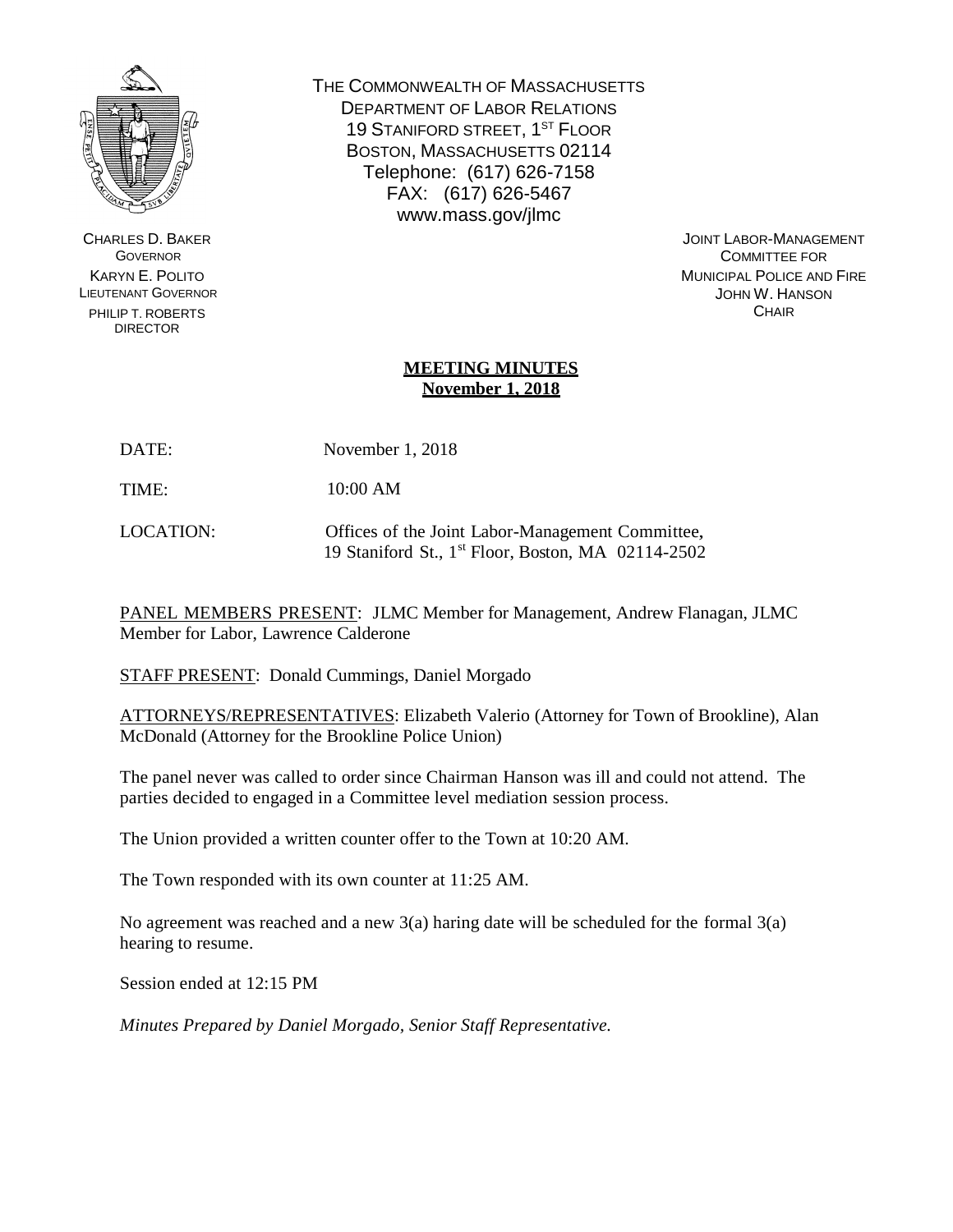

CHARLES 0 . BAKER GOVERNOR KARYN E. POLITO LIEUTENANT GOVERNOR **THE** COMMONWEALTH OF MASSACHUSETTS DEPARTMENT OF LABOR RELATIONS 19 STANIFORD STREET, 1ST FLOOR BOSTON, MASSACHUSETTS 02114 Telephone: (617) 626-7158 FAX: (617) 626-5467 www.mass.gov/jlmc

> JOINT LABOR-MANAGEMENT COMMITTEE FOR MUNICIPAL POLICE AND FIRE JOHN W. HANSON **CHAIR**

# **NOTICE OF MEETING**

Pursuant to M.G.L. c. 30A § 20(c), and the Open Meeting Law Regulations, 940 CMR 29.03 (6), the Joint Labor-Management Committee for Municipal Police and Fire hereby gives notice that a 3-member "3(a) Panel" of the Committee will meet on:

DATE: November I, 2018

TIME: 10:00 a.m.

LOCATION: Department of Labor Relations Offices of Joint Labor-Management Committee for Municipal Police and Fire 19 Staniford Street  $-1<sup>st</sup>$  Floor Boston, MA 021 14

The Chair reasonably expects that the 3(a) Panel will address the following topics:

I. On the matter of the Brookline Police Union and the Town of Brookline (JLM-17- 6139)- A hearing pursuant to Section I, subsection 3(a) of Chapter 589 of the Acts of 1987.

It is anticipated that an Executive Session will be proposed pursuant to M.G.L. c.  $30A$ , s.  $21(9)$  in order to meet or confer with a mediator.

- 2. Any other business that may legally come before the panel.
- 3. Adjournment.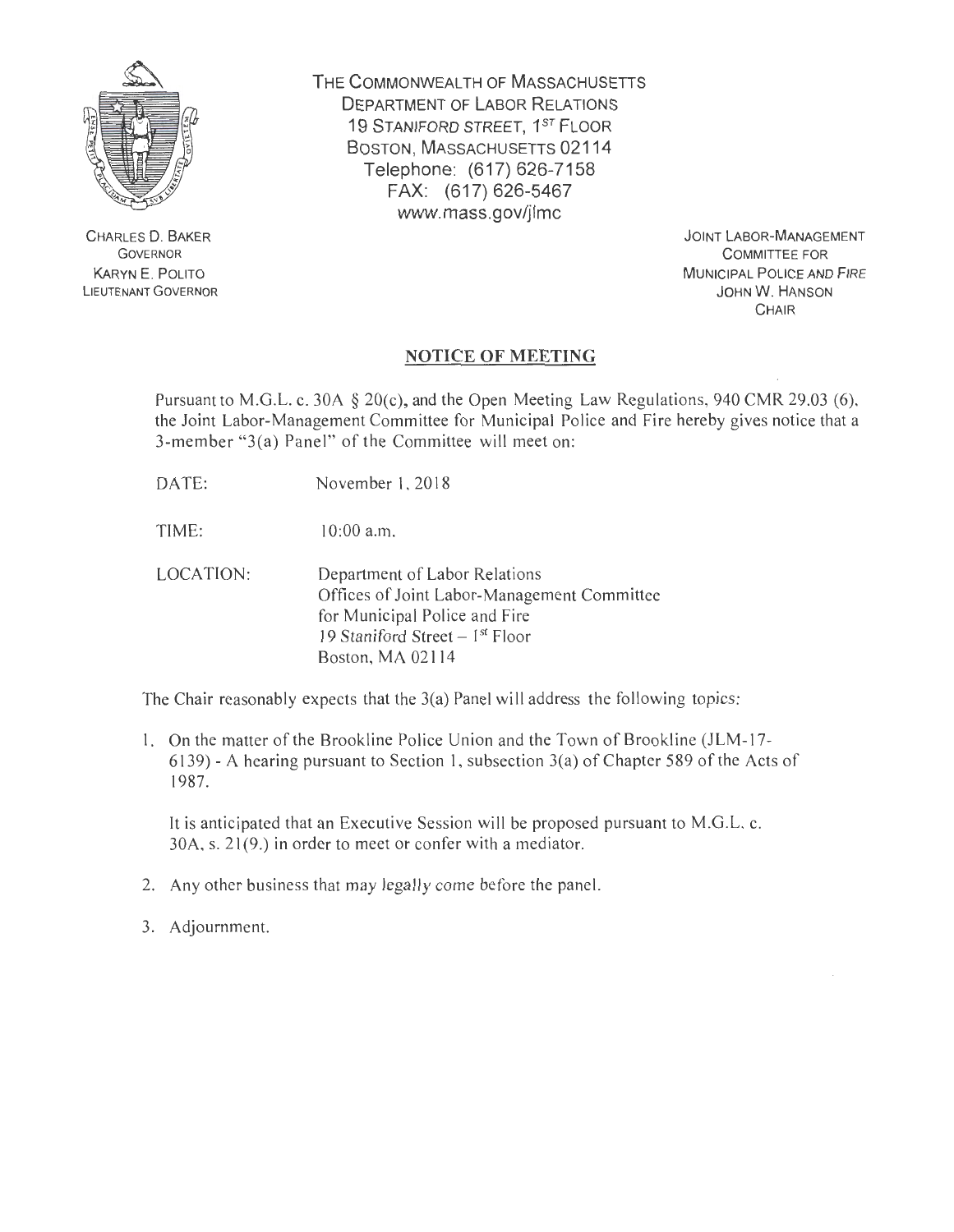Off Record 11/1/18

j I

# $10:20M$

Duration: Accept City proposal for three-year agreement but with evergreen language as per Union 3A Submission.

ATBs: 3.5\ *2.0,* 2.0

GPS: Accept inclusion of GPS in CBA as per attached language in return for Quinn level payments for all officers regardless of hire date as per Union 3A Submission.

Other: Agree to City proposals as amended for nametags; seatbelts for SUV's with no prejudice for IOD if not worn; FTO language; and sick certificates in return for Newton reciprocity as per Union 3A Submission.

 $\,$  1 Includes 1.5% CIT differential.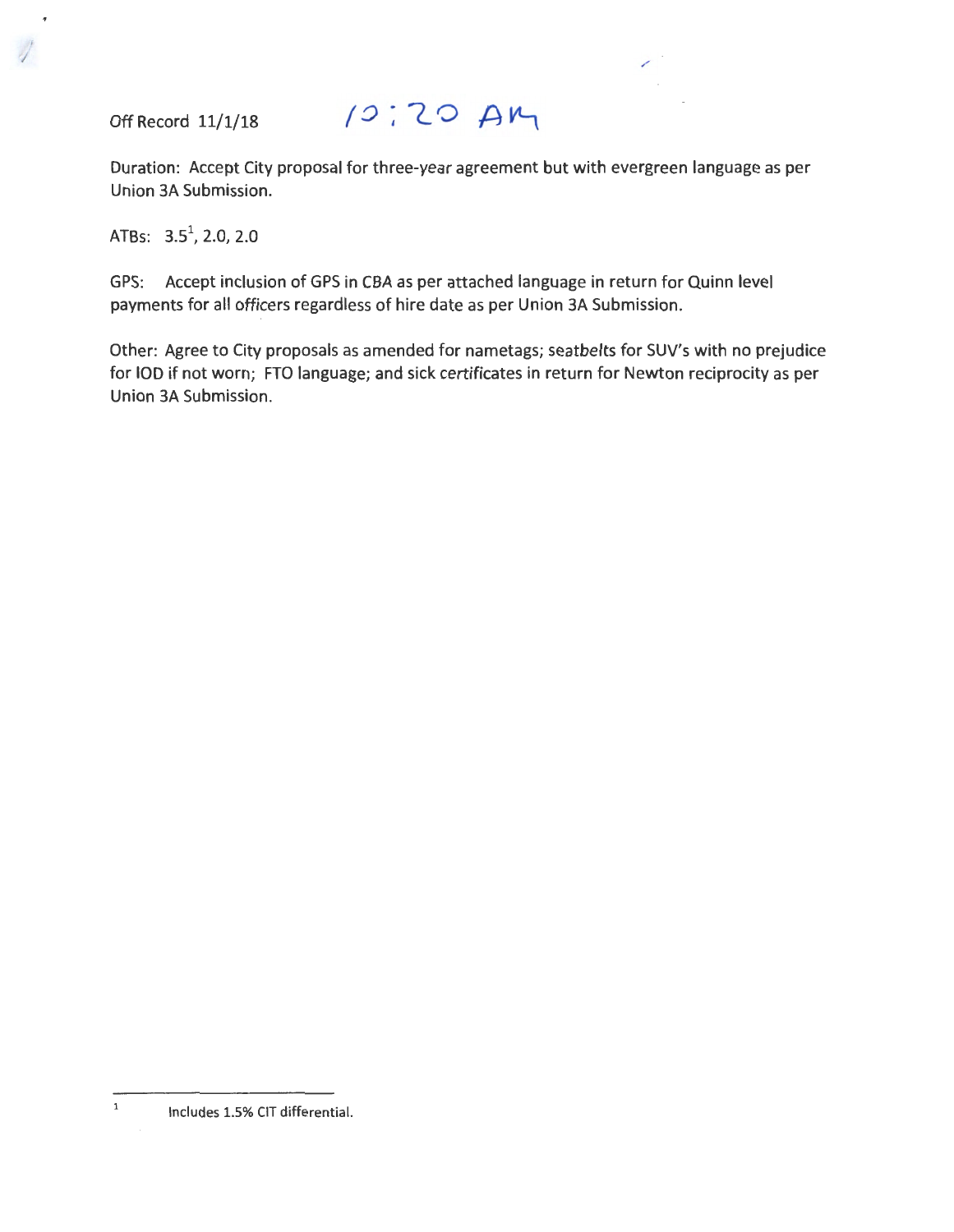GPS

Beginning January 1, 2019, the Police Department may install and activate a Global Positioning System (system)in departmental vehicles. Such system may be used for the deployment of personnel, the safety of the public and officers, and for gathering statistical data regarding the efficiency of its vehicles. The system may not be used to monitor or track officers on either a random or scheduled basis. However, where the Department has received a credible complaint or other objective evidence that misconduct by an officer has allegedly occurred, it may review relevant system data to aid in its investigation of the allegation. System data may also be used by officers when preparing for testimony or other reasonable purposes incidental to the performance of his/her duties.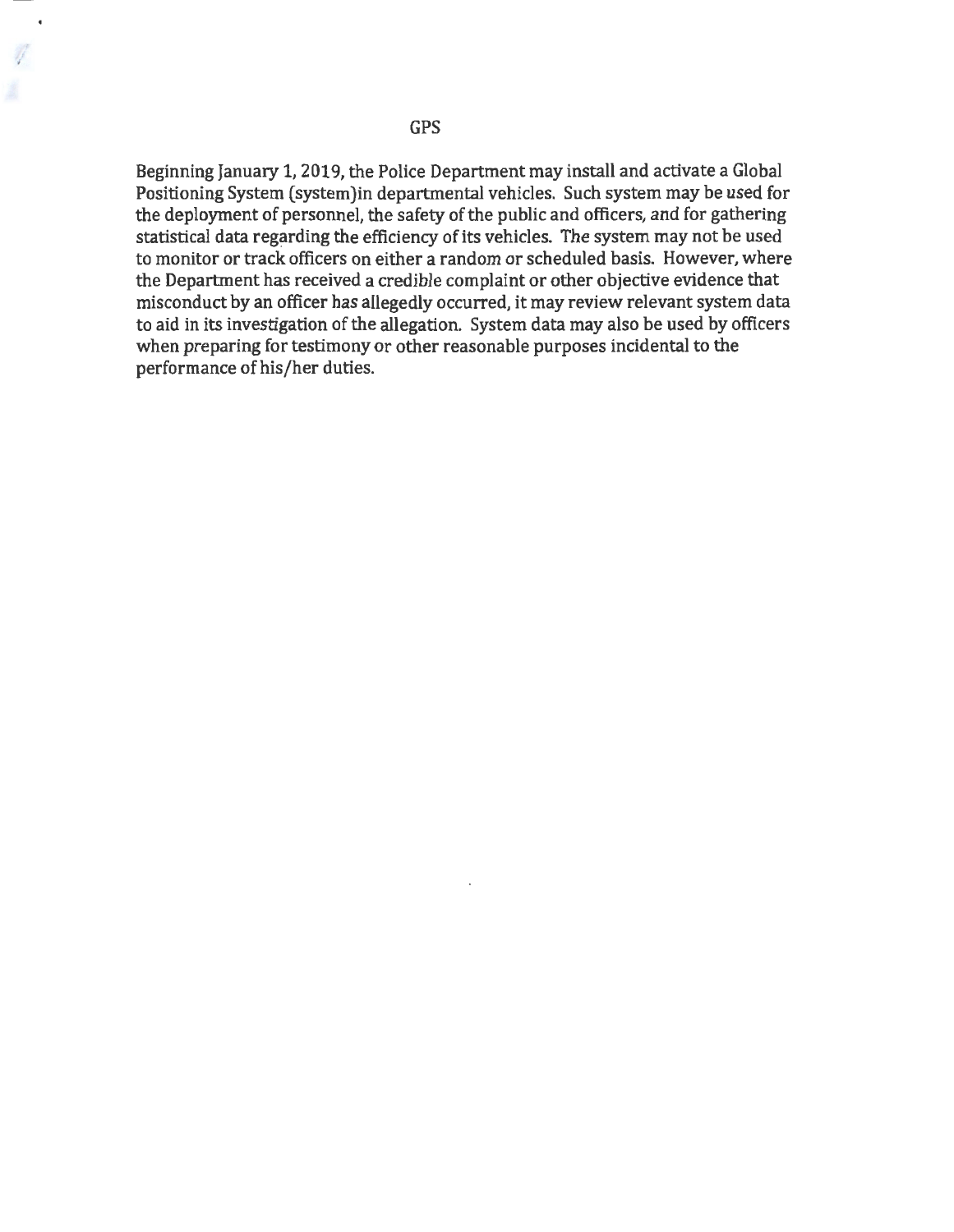11:25 a.m.

# **Off-The-Record Package Proposal for Mediation Purposes MEMORANDUM OF AGREEMENT BETWEEN THE TOWN OF BROOKLINE AND THE BROOKLINE POLICE UNION**

#### **November 1, 2018**

The Town of Brookline ("Town") and the Brookline Police Union ("Union") collectively referred to as the "Parties", agree to extend their July I, 20 14-June 30, 2016 through June 30, 2019 with the following changes:

**1. Article XLII: Duration**  July I, 2016- June 30, 2019

# **2. Article XVI**

A. Article XVI: Wages

Increase the wages in the Pay schedule in Article XVI (Wages) as follows:

| Effective July 1, 2016 | $2.0\%$ |
|------------------------|---------|
| Effective July 1, 2017 | $2.0\%$ |
| Effective July 1, 2018 | $2.0\%$ |

#### B. Crisis Intervention Training (CIT) Certification

- (i) Effective July 1, 2016, the CIT stipend shall be 1.5% of the officer's base salary and incorporated into the base salary.
- (ii) Insert the following new section at the end of Article XVI as follows:

Crisis Intervention Training

The parties recognize the importance of providing training and techniques for officers to de-escalate situations, assist individuals with mental illness, assist individuals with substance use disorders, appropriately interact with individuals with autism, assess risk and promote prevention of suicide, identify specific issues among the veterans' population and appropriately interact with veterans , develop cultural competencies, and identify cultural responses to police interactions and to react appropriately. Employees shall complete the program on crisis intervention training. Effective July  $1, 2018$ , the stipend for crisis intervention training shall be rolled into the base.<sup> $201$ </sup>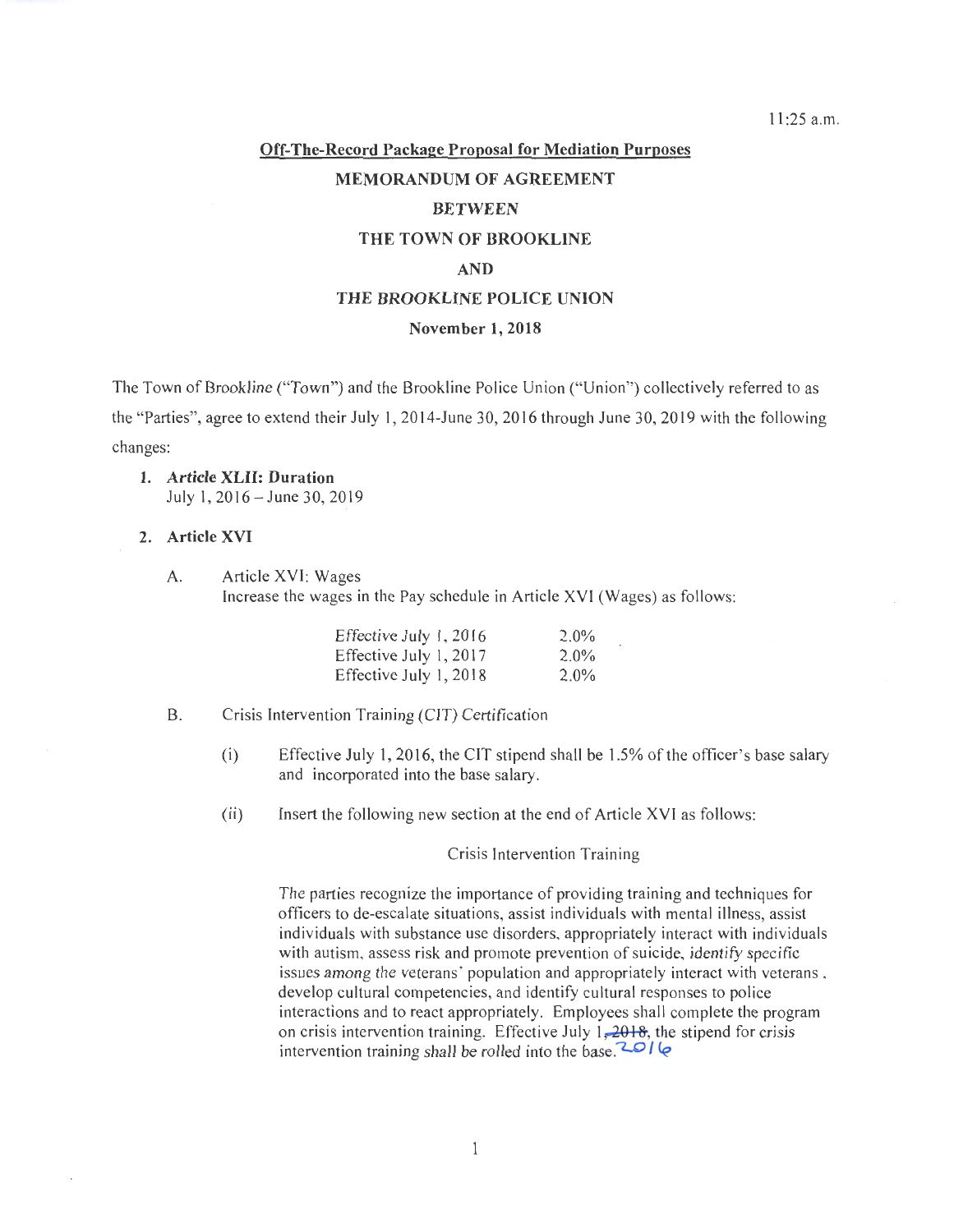# 3. GPS

GPS is an effective tool in providing officer safety, public safety, operational efficiency, and in investigations. The Union acknowledges and agrees that the Town has satisfied its bargaining obligations with respect to the use of GPS in current and future equipment, vehicles, and technology. The parties agree that such GPS is and will continue to be used for officer safety, efficiency, police operations, incident response, dispatching, complaints, investigations, plan development and strategy, and deployment of personnel. With the exception of employees on Early Intervention Plans ("EIP") and employees who have been previously counseled and/or disciplined about performance, the parties agree that the Town will not use GPS for the purpose of active monitoring of employee performance. When an employee is the subject of a complaint or internal investigation, prior to being ordered to write a report and/or respond to questions in an internal investigation regarding the employee's conduct, the employee shall have the opportunity to review the GPS data that the Town has utilized in such complaint/investigation.

#### 4. Article XVII: Uniforms

Add the following new section d) to Article XVII as follows:

# d) Name Tags.

The Union agrees that the Town has satisfied its bargaining obligations with respect to the requirement that police officers wear name tags issued by the Department on the exterior of their uniforms and visible to the public.

#### 5. Pay

Effective not earlier than the first pay period in July 2018, all employees shall receive their pay on a bi-weekly basis and the Town may provide employees with electronic pay advisories in lieu of paper paystubs. The Town shall provide the Union and employees with no less than ninety (90) calendar days' prior notice of the change to bi-weekly pay. Effective no earlier than the first pay period in July 2018, the Town may change payday from Thursday to Friday.

# 6. Article VI (Sick in Family Certificates)

#### Add the following to paragraph 8 of Article VI:

The Chief may require employees to provide doctor's certificates when requesting sick leave under Paragraph 8 of Article VI if such employee is being required to provide doctor's certificates for his/her own sick leave. Such certificates shall include the name of the individual in the employee's immediate family/household who is seriously ill, the address of such individual, the date that the employee was needed to care for such seriously ill individual, and a statement by the doctor that such individual has/had a serious illness on the date that the employee was needed to care for him/her and to the extent possible, the anticipated duration of such serious illness. lfthe individual does not reside in the employee's household, the employee shall provide a statement as to the relationship between such individual and the employee.

# 7. Article XXXI: Police Cruisers

Amend Article XXXI by (i) labeling the current section on " Police Cruisers" as Section "A" and adding the following new section "B":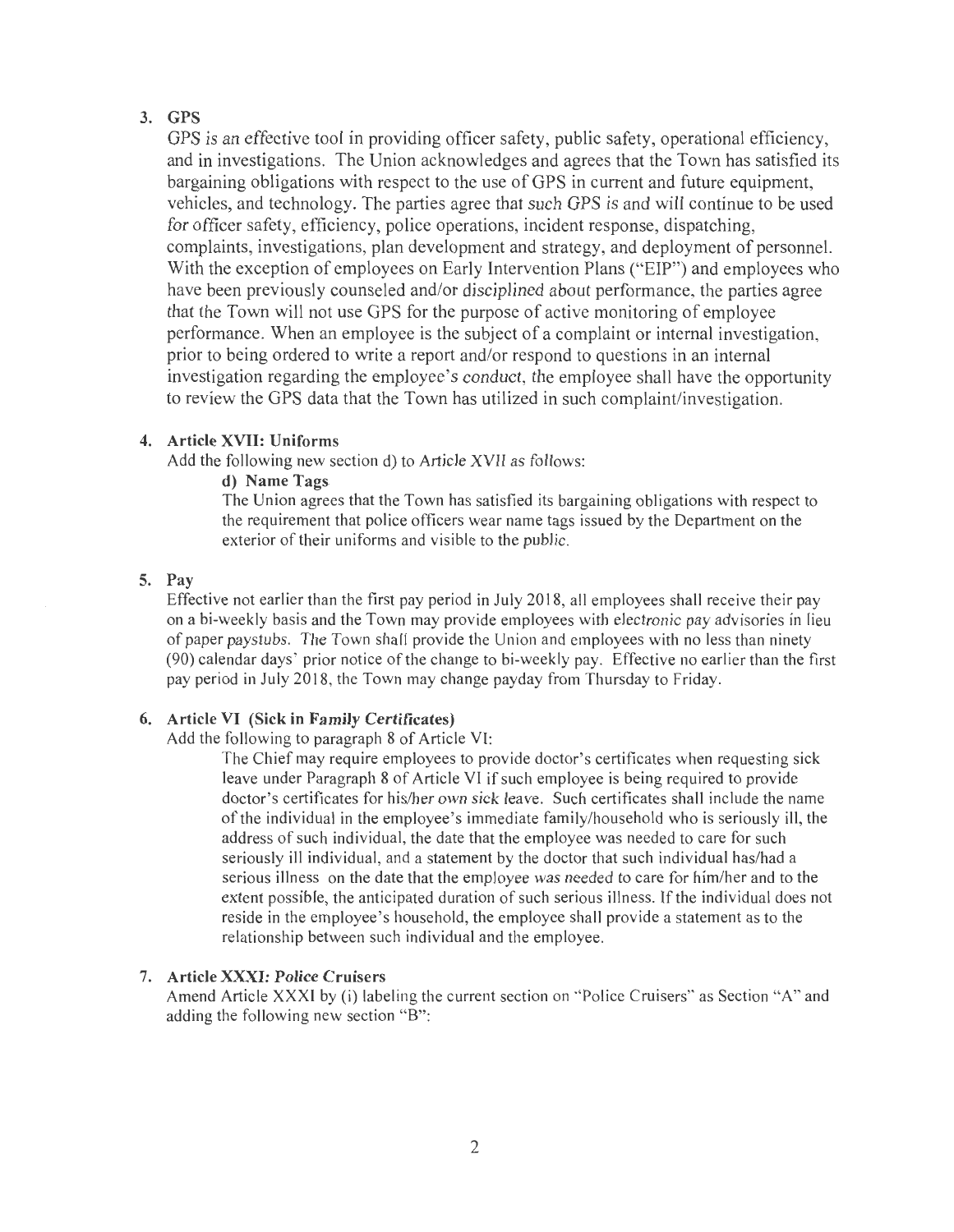#### B. **Seatbelts**

Every employee shall use a seat belt whenever he/she is on duty and operating or riding as a passenger in a Town of Brookline SUV, Crossover, or a Police Interceptor Utility or similar vehicle. Failure to wear a seatbelt will not impact eligibility for IOD.

# **8. Field Training Program**

The Town has satisfied its bargaining obligations associated with the implementation of a Field Training Officer Program which includes the establishment of a Field Training Officer (FTO) Assignment. Effective with the first Monday after this Agreement becomes effective, each patrol officer assigned as a FTO shall receive the following for each day such patrol officer actually works as a FTO a stipend equivalent to two (2) hours pay at straight time per shift for the FTO or two (2) hours of contractual compensatory (straight) time per shift for the FTO.

#### **9. Newton Details**

The Town will negotiate with the Town of Newton for a reciprocal agreement for private details that permits Newton Officers to work private details in Brookline provided such officers comply with the rules and regulations and policies and procedures of the Brookline Police Department and provided that on or after June 30,2019 Deputy Superintendents in the Town of Brookline shall be offered detail opportunities in the Town of Brookline after detail opportunities have been offered to Brookline police officers and before the details are offered to Newton police officers.

#### **10. Article XV Paid Detail Rate**

Effective starting the first Monday 30 days after this Agreement becomes effective, replace the following sentences:

*"The detail rate will be in accordance with the schedule of rates authorized by the Board of Selectmen as currently in force and effect or as may be modified by them in the future ; provided, however, that whenever there are three or more officers but less than eight officers assigned on a detail on a single job site, there shall be a sergeant in charge of such detail, and the sergeant will be paid at the sergeant's rate of pay to supervise such detail. Where there are eight or more men, there will be a requirement for either two sergeants or a sergeant and a lieutenant who will be paid at their respective rates.* "

with the following:

"The detail rate will be \$50.00 per hour for officers. When there are three or more officers, but less than eight officers assigned on a detail on a single job site, there shall be a sergeant in charge of such detail, and the sergeant will be paid at the sergeant's rate of \$55/hour to supervise such detail. Where there are eight or more officers, there will be a requirement for either two sergeants or one sergeant and one lieutenant (the lieutenant is paid at the rate of \$60/hour)."

# **11. Housekeeping** (lag time language)

*Revise lag time language to address pension issue as discussed between the parties, retro to July 1, 2016.* 

This Memorandum of Agreement is subject to Union ratification, approval by the Select Board, and funding of the cost items at the regularly scheduled fall Town meeting.